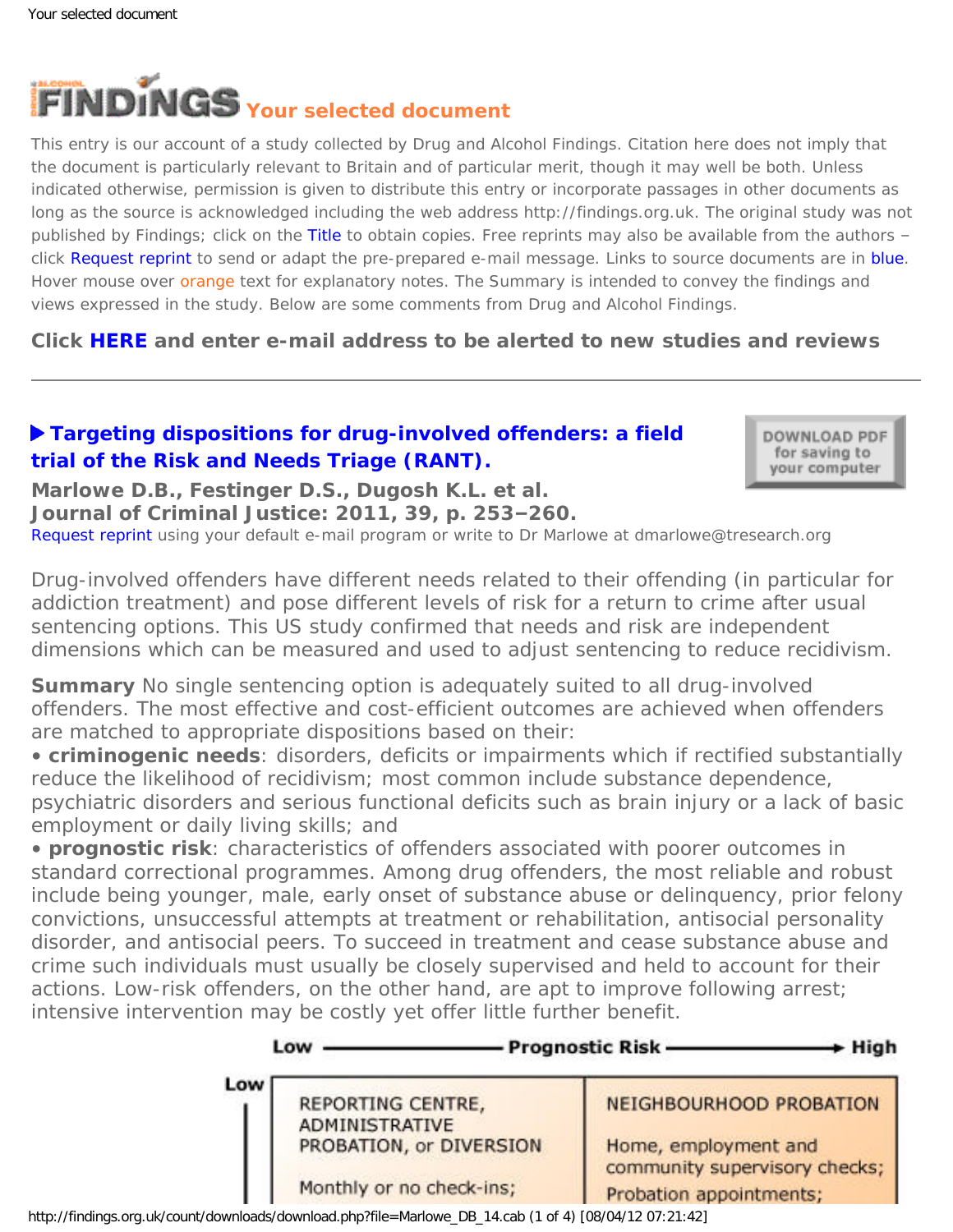| Criminogenic | Monthly or no check-ins;<br>Monthly or no psycho-<br>educational groups.                                                                                                                                        | community supervisory checks;<br>Probation appointments;<br>Drug & alcohol testing, as<br>needed;<br>Treatment & social services, as<br>needed;<br>Sanctions & incentives.                                         |
|--------------|-----------------------------------------------------------------------------------------------------------------------------------------------------------------------------------------------------------------|--------------------------------------------------------------------------------------------------------------------------------------------------------------------------------------------------------------------|
| <b>Need</b>  | <b>TRADITIONAL PROBATION</b><br>Probation appointments;<br>Drug & alcohol testing, as<br>needed;<br>Treatment & social services,<br>as needed;<br>Home or work visits, as<br>needed;<br>Sanctions & incentives. | <b>DRUG COURT</b><br>Status hearings in court;<br>Probation appointments;<br>Regular drug &alcohol testing;<br>Intensive treatment;<br>Restorative justice<br>programming;<br>Graduated sanctions &<br>incentives. |
| High         |                                                                                                                                                                                                                 |                                                                                                                                                                                                                    |

The featured study assigned drug-involved offenders to sentencing options based on their criminogenic needs and prognostic risks as measured by a 19-item interview schedule called the [Risk and Needs Triage](http://www.trirant.org/) (RANT), administered by community corrections officers in 'real world' criminal justice practice. RANT items were derived from local findings on variables associated with successful pre-trial supervision or probation, and variables found by research syntheses to predict success among drug-involved offenders on community supervision. Criminogenic need is assessed by factors including substance dependence, serious mental illness, and chronic drug-related ill-health. Prognostic risk is assessed by factors including age, how early substance abuse and delinquency started, criminal and treatment histories, antisocial associates, and employment and living stability. Scoring allocates offenders to one of four quadrants: high risk and high need; low risk and high need; high risk and low need; low risk and low need.

Each quadrant is associated ( $\triangleright$  *figure*) with what research suggests are appropriate sentencing options. The intention was to assign offenders to these options based on their RANT classifications. The intense supervision and treatment of the drug court was to be reserved for high risk and high need offenders. At the opposite poles, low risk and low need offenders would be subject to minimal reporting requirements or monthly check-ins and group psycho-educational sessions. In between are offenders who are high risk but low need, for whom intensive probation supervision was indicated, and those with high needs but a low risk of failing usual sentencing options, who were to be assigned to traditional probation. However, judge and defence lawyers (for pre-trial cases) and probation officers (for sentenced cases) could override these indicated dispositions, and slots were not always available in the intended programmes.

Of 3289 offenders potentially eligible for the study, 666 were identified as substance abusers and were available and agreed to be assessed using the RANT system, of whom one-year recidivism data was available for 459, about in 8 in 10 charged with drug offences.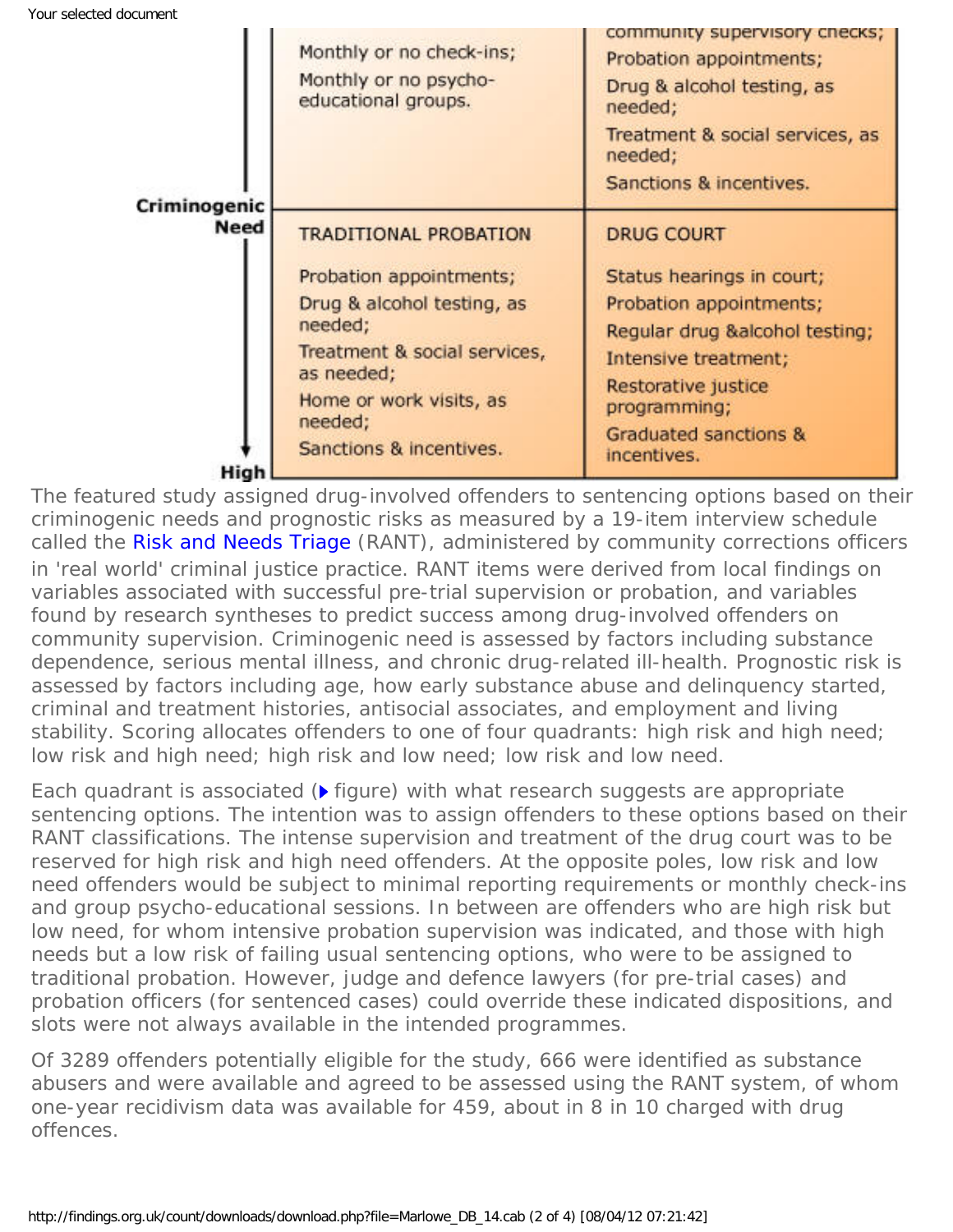## **Main findings**

A few RANT items which did not aid consistent classification were dropped. Analysis of the remainder confirmed that prognostic risk and criminogenic need are coherent and independent dimensions; offenders can be high on one and low on the other or at the same extreme on both. Probably because relatively serious offenders were most likely to be referred for further evaluation using RANT, 85% of offenders who had been referred to and joined the study were classified as at high risk of failing usual probation.

As expected, high risk and high need offenders were most likely to be re-arrested over the following year (44% were), while least likely (14%) were low risk and low need offenders. In between were high risk and low need (38%) and low risk and high need (29%) offenders. However, only the level of risk of failing usual probation was significantly associated with re-arrest rates; level of need was also associated with arrest, but this finding was not statistically significant. Comparable results were observed for reconviction rates, which ranged from 31% to 10%. These associations were not significantly affected by the race or sex of the offenders.

Often due to the unavailability of these options, only a minority of offenders for whom intensive supervision (in the form of a drug court or neighbourhood probation) was indicated were actually assigned to these. Virtually all were instead given less intensive sentences. Offenders who were assigned their matched options were less likely to be rearrested (35%) than those assigned to a less intensive alternative (41%), though this finding was not statistically significant. Clearest was the lower chance (41% v. 56%) of re-arrest when high risk/need property offenders were assigned as intended to the drug court rather than traditional or neighbourhood probation, a finding replicated in respect of convictions.

### **The authors' conclusions**

Results of this field trial lend initial support to the RANT as a triage tool for drug-involved defendants and probationers at or near the point of arrest. It appears to significantly predict re-arrest and re-conviction rates and does not reveal evidence of sex or racial bias in the prediction of recidivism. This study also suggests outcomes might improve if drug-involved offenders were matched to appropriate dispositions based on their risk and need profiles, though small numbers representing some combinations of risk, need and sentence meant that – despite substantial apparent impacts – statistical significance was not usually reached. Also, too few offenders were sentenced to 'over-intensive' options for the consequences to be assessed.

It should however be borne in mind that only about a fifth of potentially eligible offenders received a RANT assessment, so it cannot be assumed that the results would generalise to all drug and property offenders. In particular, offenders referred for assessment were overwhelmingly at high risk of failing probation. It can be expected that RANT would have greater predictive power in a more varied caseload. Finally, the possibility cannot be excluded that relatively incorrigible offenders were more likely both to refuse the indicated dispositions and to reoffend. If so, then poorer outcomes for those given 'underintensive' sentences might not be due to this lack of intensity, but to the type of offenders who strive to avoid intensive supervision and treatment.

FINDINGS This is one of the latest in an impressively coherent and persistent attempt